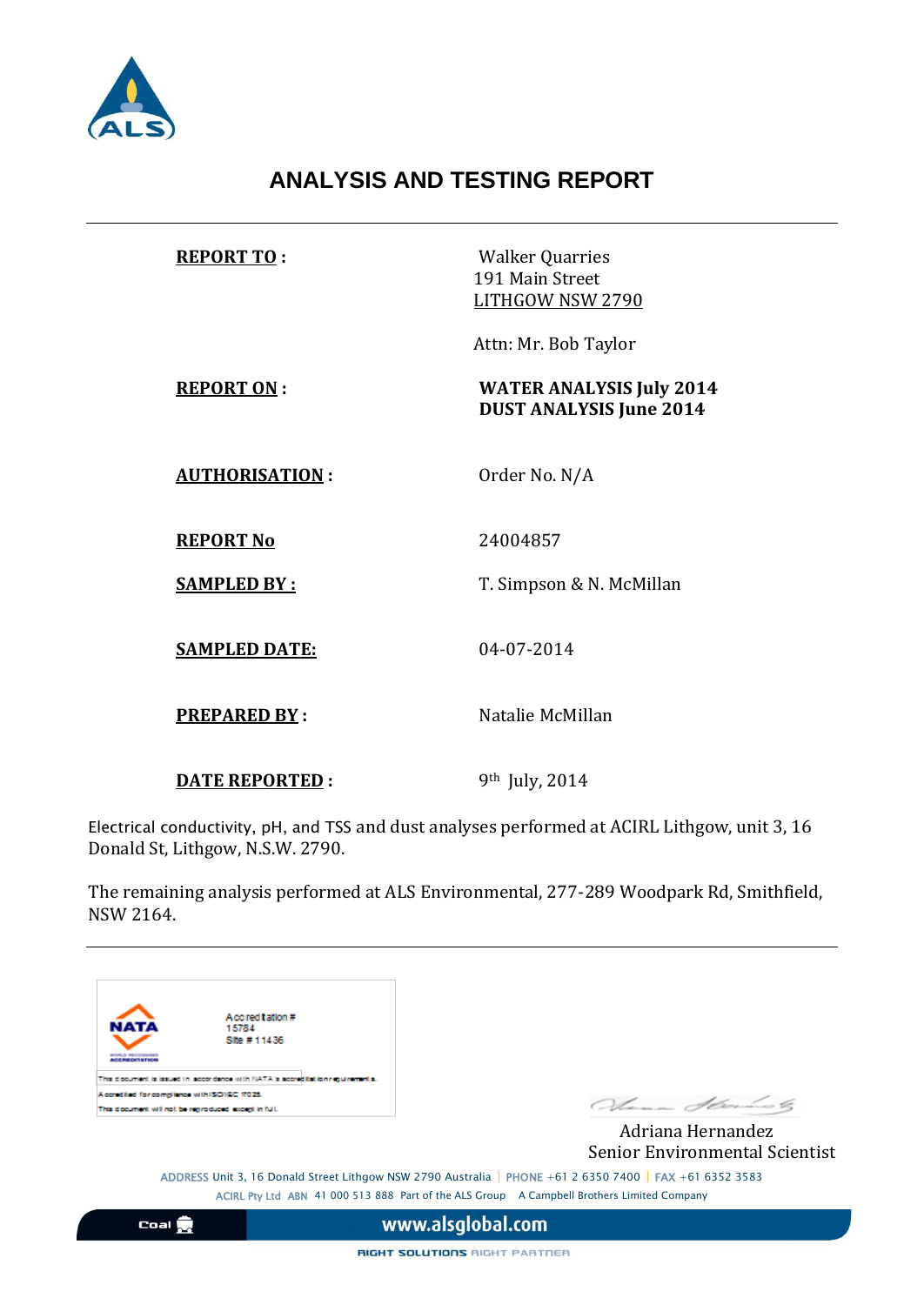

# **DUST ANALYSIS AND TESTING REPORT**

Walker Quarries Jun-14

#### DUST DEPOSITION RESULTS (g/m^2/month)

| GAUGE NO. | <b>INSOLUBLE SOLIDS</b> | <i>*COMBUSTIBLE MATTER</i> |     |
|-----------|-------------------------|----------------------------|-----|
| 62        | 0.3                     | 0.3                        | BD  |
| 64        | 0.4                     | 0.3                        | 0.1 |

| No. of days exposed:                    |           | 31 BD: Below detection |  |
|-----------------------------------------|-----------|------------------------|--|
| Date Replaced:                          | 3/06/2014 |                        |  |
| Date Collected:                         | 4/07/2014 |                        |  |
| * Result Calculated                     |           |                        |  |
| ** Incombustible Matter                 |           |                        |  |
| Analysed in accordance with AS3580.10.1 |           |                        |  |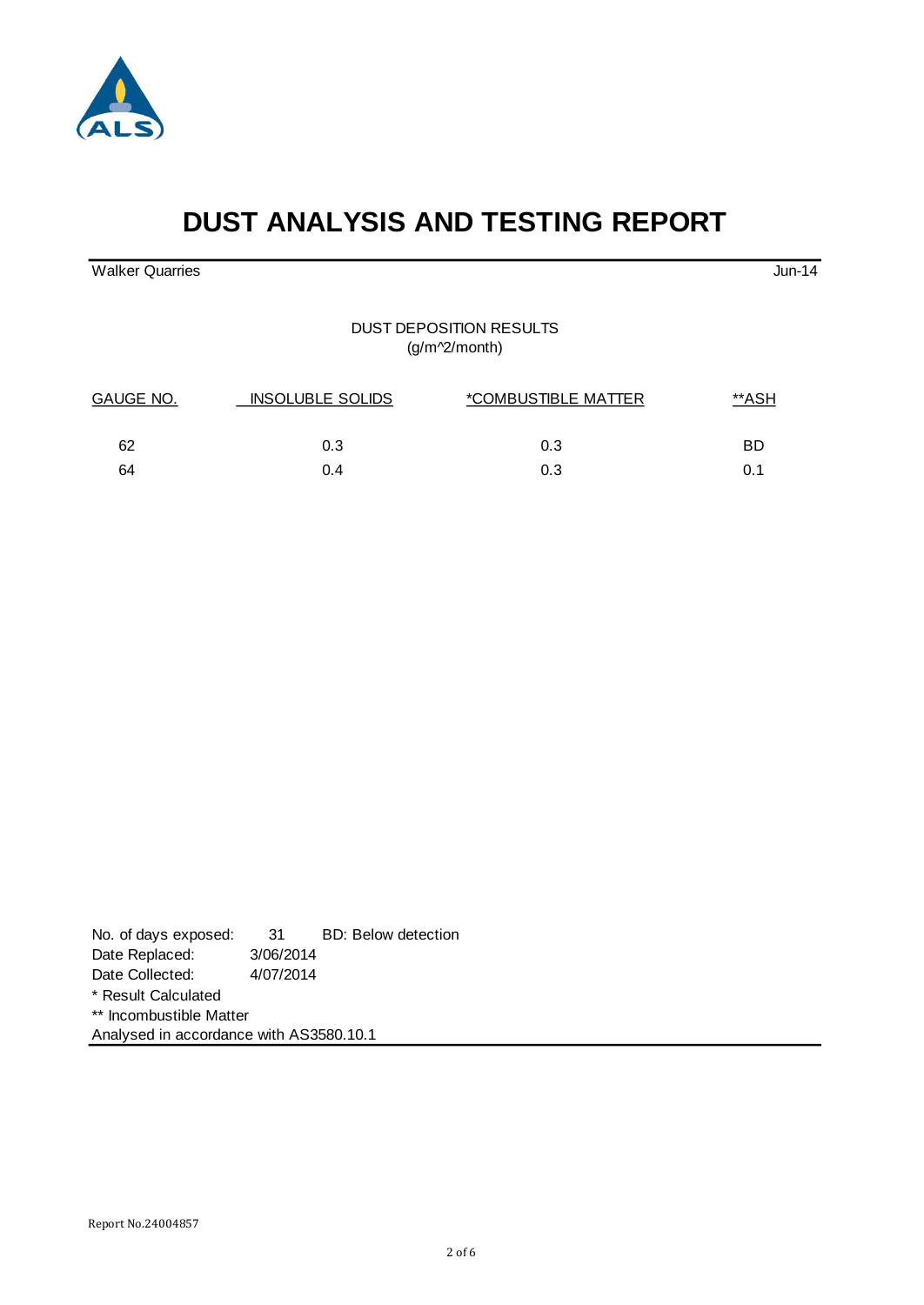

## **DUST ANALYSIS AND TESTING REPORT**

**Walker Quarries Jun-14** 

#### **DEPOSIT GAUGE DETAILS**

| <b>GAUGE</b> | <b>OTHER RELEVANT DATA</b>                                                             |
|--------------|----------------------------------------------------------------------------------------|
| 62           | Clear, bugs, organics, small # fine brown/grey & small   <br># coarse brown/green dust |
| 64           | Clear, bugs, small # fine brown/grey & small # coarse<br>brown/black dust              |

No. of days exposed: 31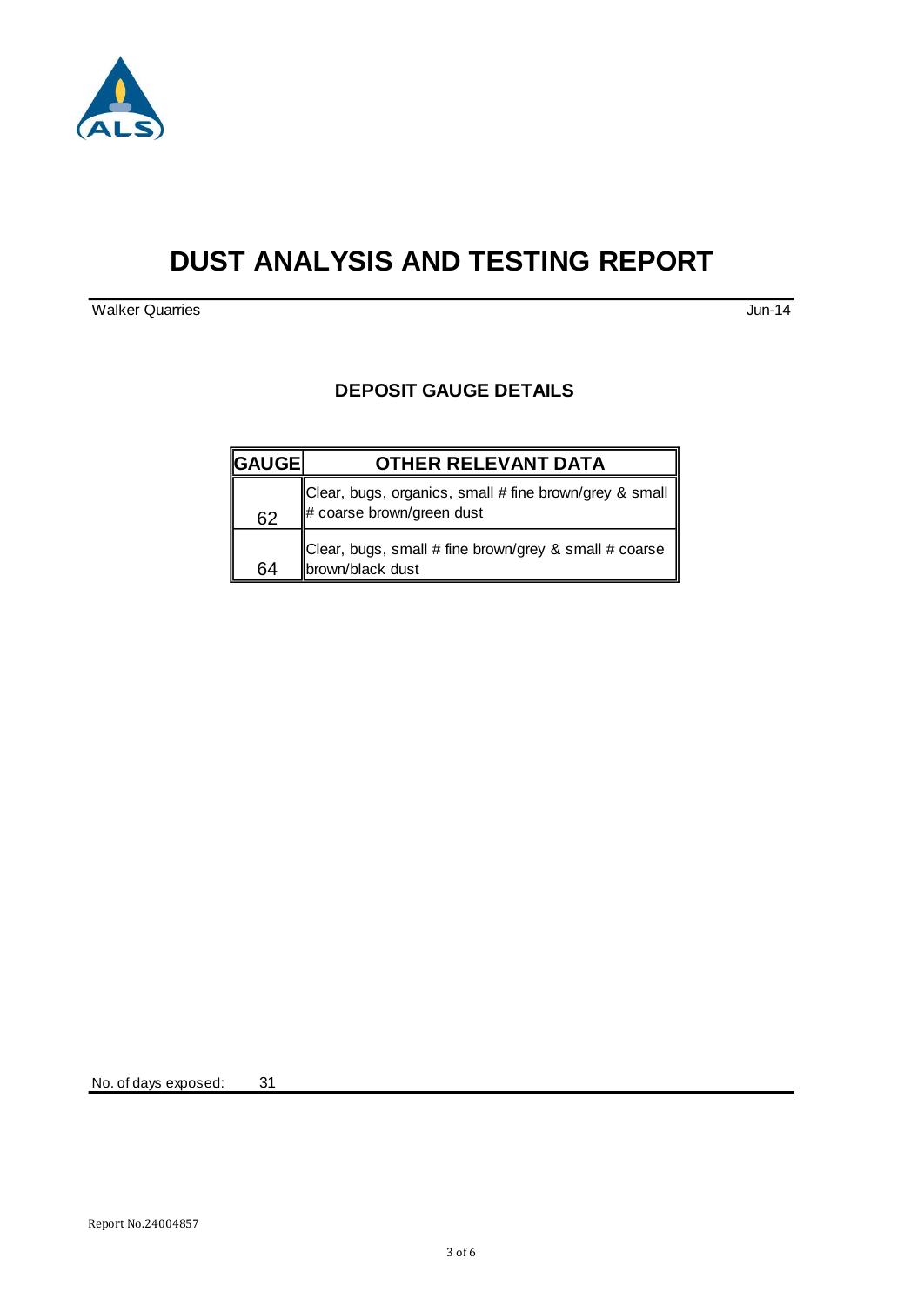

## **METHODS OF DUST ANALYSIS**

|                                       |           | <b>ACIRL Lithgow</b>       |
|---------------------------------------|-----------|----------------------------|
| TEST                                  | METHOD    | NATA Accreditation # 11436 |
|                                       |           |                            |
| Dust                                  |           |                            |
| (Deposited matter gravimetric method) | 3580.10.1 |                            |
|                                       |           |                            |

In accordance with "Methods for sampling and analysis of ambient air.

Method 10.1 Determination of particulate matter-Deposited matter-Gravimetric method" Standards Australia, 2003

ACIRL Report No: 24004857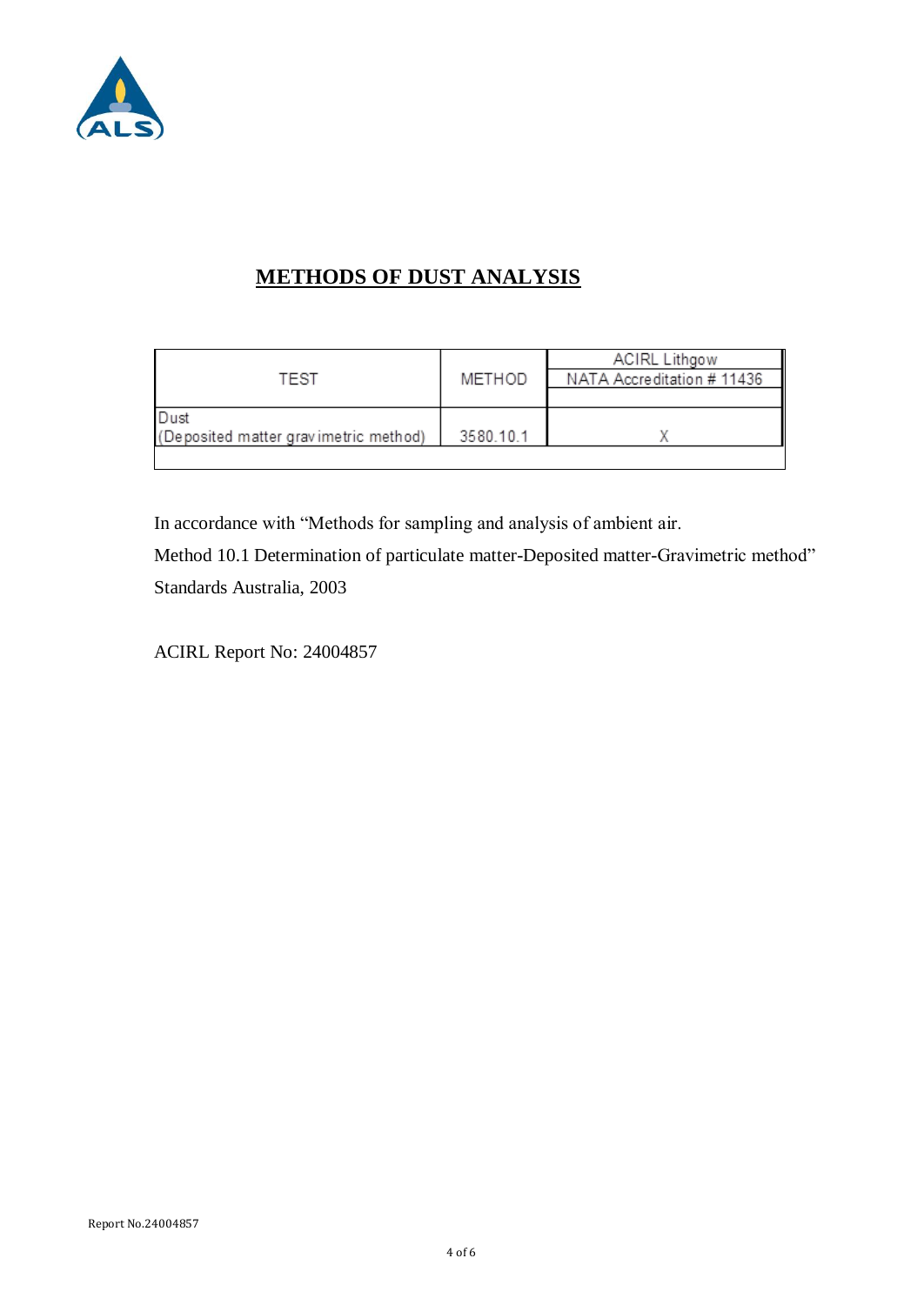

### **WATER ANALYSIS AND TESTING REPORT**

### **WALKER QUARRIES**

### **Monthly Samples**

| 04-07-2014                    | Dam 1                                             | Dam 2           |
|-------------------------------|---------------------------------------------------|-----------------|
| <b>Sample Details</b>         | Low level, no<br>discharge<br>9.00 a <sub>m</sub> | Not Constructed |
| рH                            |                                                   |                 |
| Electrical Conductivity uS/cm |                                                   |                 |
| Total Suspended solids mg/L   |                                                   |                 |
| Sulfate as SO4 mg/L           |                                                   |                 |
| Oil and Grease mg/L           |                                                   |                 |